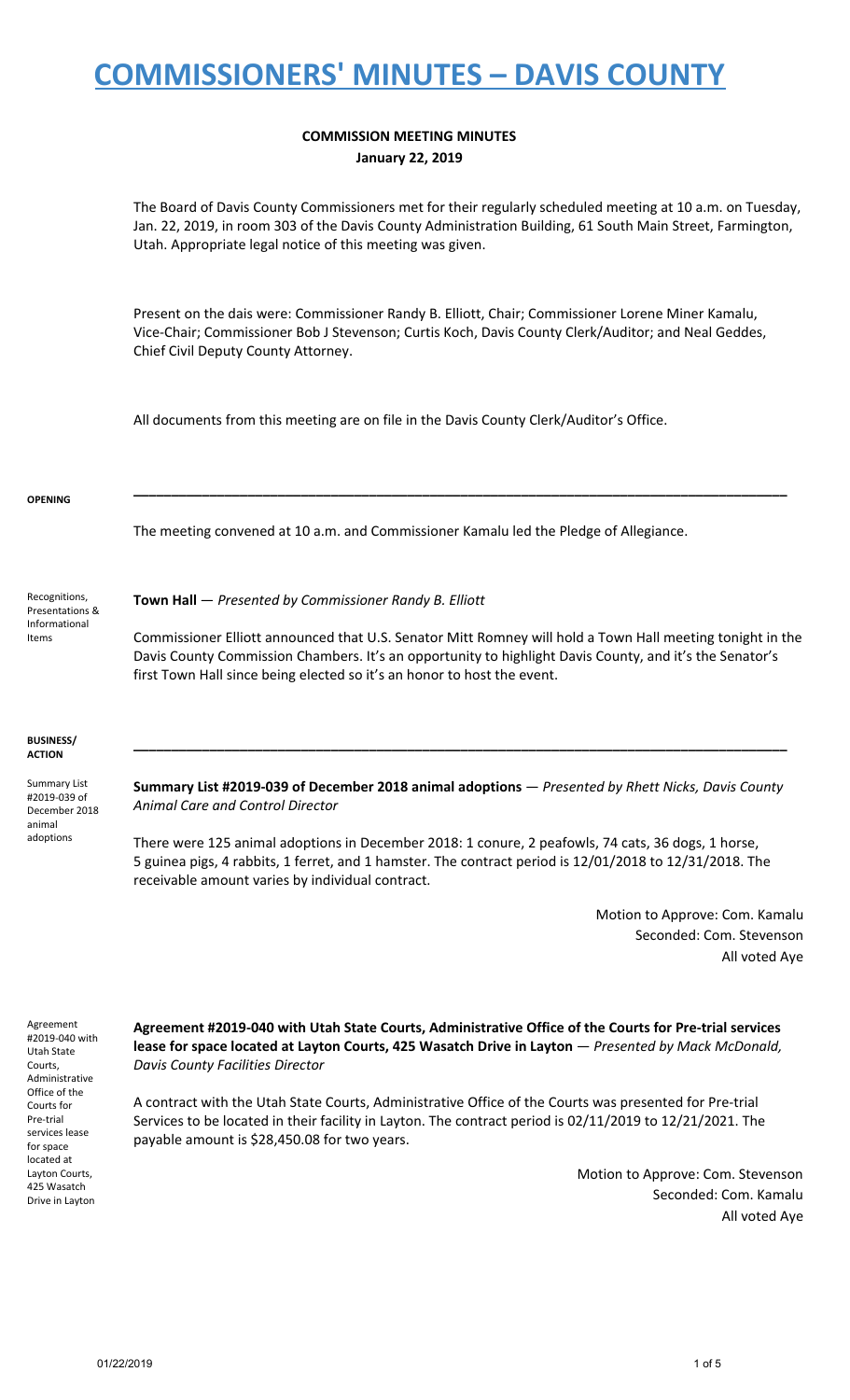Tabled Amendment with Solutions II to change from an AIX environment to a Linux environment

### **Amendment with Solutions II to change from an AIX environment to a Linux environment**

Commissioner Elliott requested a motion to table this amendment.

Motion to Table: Com. Stevenson Seconded: Com. Kamalu All voted Aye

Agreement #2019-041 with Scrape Fest for space rental for a spring car show

**Agreement #2019-041 with Scrape Fest for space rental for a spring car show** — *Presented by Mike Moake, Davis County Legacy Events Center Marketing Manager*

The Scrape Fest car show is one of the biggest events held at the Legacy Events Center facility. The contract period is 04/26/2019 to 04/28/2019. The receivable amount is \$3,640.

> Motion to Approve: Com. Kamalu Seconded: Com. Stevenson All voted Aye

Agreement #2019-042 with Valor Academy of Martial Arts LLC for space rental for a martial arts tournament

**Agreement #2019-042 with Valor Academy of Martial Arts LLC for space rental for a martial arts tournament** — *Presented by Mike Moake, Davis County Legacy Events Center Marketing Manager*

This martial arts event has previously been held in Davis County's exhibit buildings but is moving to the Legacy Events Center because of growth. There are now more than 800 participants. The contract period is 09/12/2019 to 09/14/2019. The receivable amount is \$2,550.

> Motion to Approve: Com. Stevenson Seconded: Com. Kamalu All voted Aye

Summary List #2019-043 of low-dollar, low-risk agreements for rental space at the Legacy Events Center

**Summary List #2019-043 of low-dollar, low-risk agreements for rental space at the Legacy Events Center** — *Presented by Dave Hansen, Davis County Legacy Events Center Director*

A Summary List of 19 low-dollar, low-risk agreements for rental space at the Legacy Events Center was presented. The earliest event on the list will be held in December of 2018 and the latest in December of 2019. Highlights include Legacy Blast and a Filipino Festival.

Legacy Blast is organizing a soccer tournament to be held during the County Fair, which works for the County because they will have to pay for parking. The organizers, from Virginia, have previously held soccer tournaments at the Legacy Events Center. They have a good following and bring a lot of participants and spectators with them.

The Filipino Festival, to be held on July 26, is new to the Legacy Events Center. At \$1,840, this is one of the higher fee amounts.

The Summary List contract period is 12/04/2018 to 12/13/2019. The total receivable amount is \$11,204.

Motion to Approve: Com. Stevenson Seconded: Com. Kamalu All voted Aye

Change Order #2018-349-I with Wardell Brothers Construction, Inc. for Mutton Hollow and 50 East Street Rebuild Project to repair soft spots

**Change Order #2018-349-I with Wardell Brothers Construction, Inc. for Mutton Hollow and 50 East Street** Rebuild Project to repair soft spots along curbs due to excessive watering in parking strips – Presented by *Adam Wright, Davis County Public Works Director*

The two change orders presented in this meeting are the last for this project. The County is holding a small amount to finish landscaping next spring.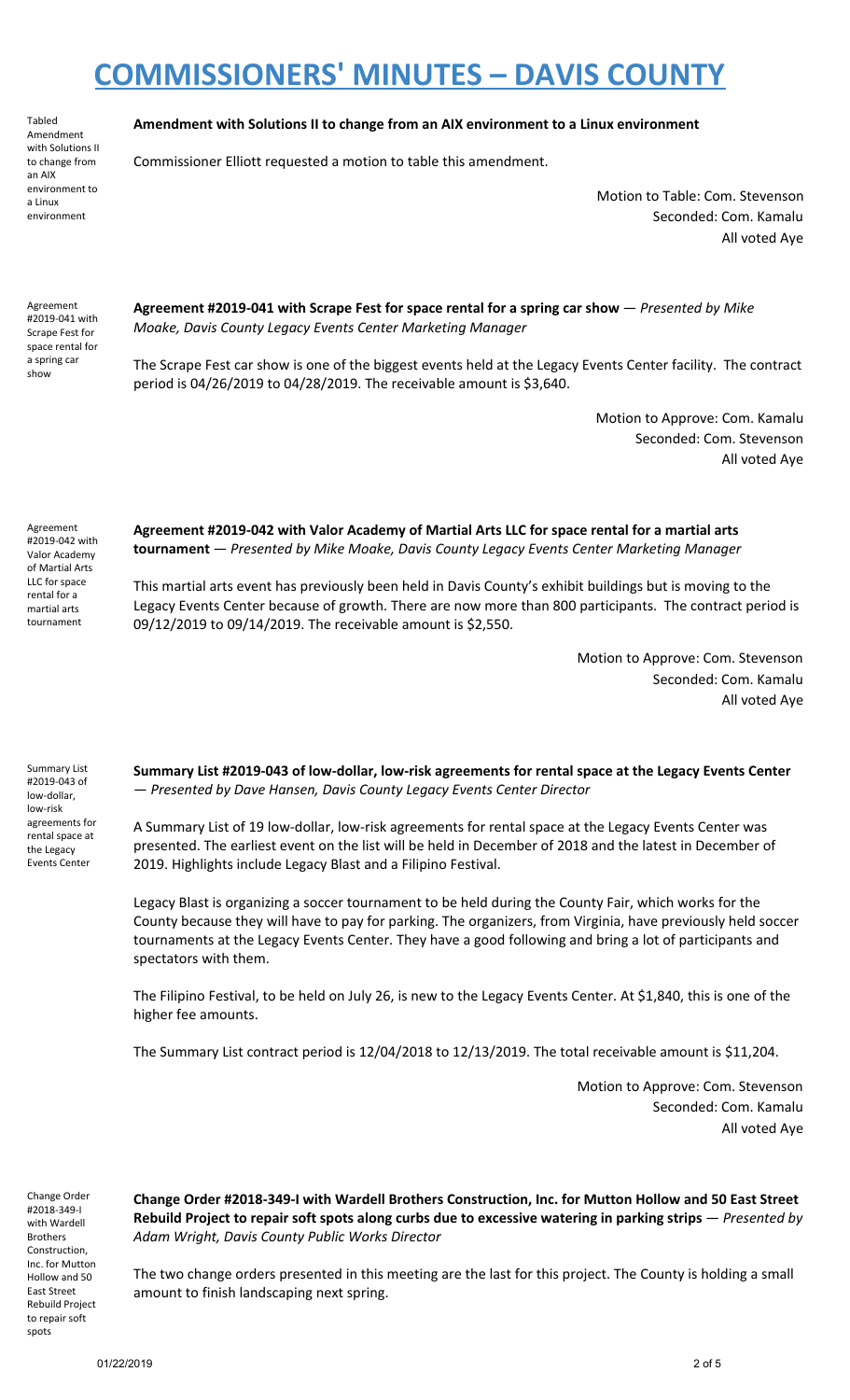This change order is for repairs of soft spots next to curb and gutter due to irrigation. The contract period is 08/14/2018 to 08/14/2019. The payable amount is \$4,671.43.

> Motion to Approve: Com. Kamalu Seconded: Com. Stevenson All voted Aye

Change Order #2018-349-J with Wardell Brothers Construction, Inc. for Mutton Hollow and 50 East Street Rebuild Project for overages on various line items

**Change Order #2018-349-J with Wardell Brothers Construction, Inc. for Mutton Hollow and 50 East Street Rebuild Project for overages on various line items** — *Presented by Adam Wright, Davis County Public Works Director*

This change order includes changes made due to intersection sizes that required more asphalt. There were also sections of curb and gutter found to have drainage issues that were better addressed before the completion of the new roadway. In addition, a section of the waterway in front of a church showed a drain the County didn't know about that needed to be torn up and replaced. Manholes and valve boxes that weren't seen because they were underneath an asphalt overlay done at least 10 years ago needed to be brought up to be made accessible. There were also sections on 50 East where residents brought up drainage issues that weren't picked up on the survey and those were addressed. A couple of items were negotiated off of the contract. The contract period is 08/14/2018 to 08/14/2019. The payable amount is \$23,875.

> Motion to Approve: Com. Stevenson Seconded: Com. Kamalu All voted Aye

Agreement #2019-044 with Safe Harbor Shelter and Crisis Center for Community Development Block Grant (CDBG) 2018-2019 program years funding

**Agreement #2019-044 with Safe Harbor Shelter and Crisis Center for Community Development Block Grant (CDBG) 2018-2019 program years funding for building improvements and case management for operational expenses** — *Presented by Stephen Lyon, Davis County Grant Administrator*

This agreement is for sub-grantee payment to Safe Harbor Shelter and Crisis Center for Community Development Block Grant (CDBG) 2018-2019 program years for building improvements and case management services for operational expenses. The two contracts are \$16,684 for case management services and \$50,439 for building improvements. The contract period is 07/01/2018 to 06/30/2019. The payable amount is \$67,123.

> Motion to Approve: Com. Kamalu Seconded: Com. Stevenson All voted Aye

Agreement #2019-045 with TURN Community Services Inc. for Community Development Block Grant (CDBG) 2017 program year funding

**Agreement #2019-045 with TURN Community Services Inc. for Community Development Block Grant (CDBG) 2017 program year funding for building repairs** — *Presented by Stephen Lyon, Davis County Grant Administrator*

The contract period is 07/01/2018 to 06/30/2019. The payable amount is \$10,000.

Motion to Approve: Com. Stevenson Seconded: Com. Kamalu All voted Aye

Agreement #2019-046 with the City of Sunset for **Community** Development Block Grant (CDBG) 2017 program year funding

**Agreement #2019-046 with the City of Sunset for Community Development Block Grant (CDBG) 2017 program year funding for ADA and street improvements** - *Presented by Stephen Lyon, Davis County Grant Administrator*

The contract period is 07/01/2018 to 06/30/2019. The payable amount is \$73,000.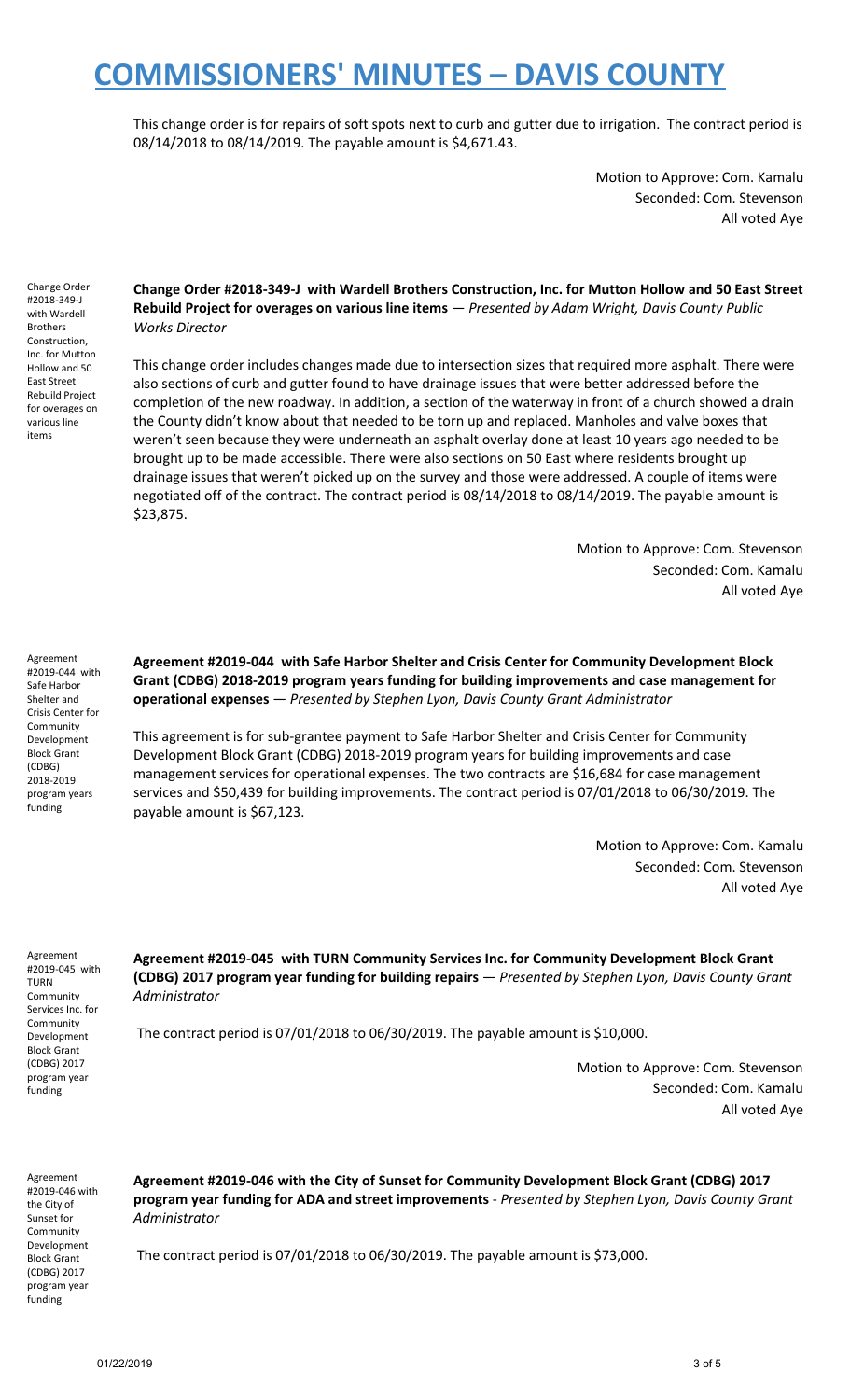Motion to Approve: Com. Stevenson Seconded: Com. Kamalu All voted Aye

Agreement 2019-047 with the City of Sunset for Community Development Block Grant (CDBG) 2017 program year funding

**Agreement #2019-047 with the City of Sunset for Community Development Block Grant (CDBG) 2017 program year funding for ADA and stormwater improvements** — *Presented by Stephen Lyon, Davis County Grant Administrator*

The contract period is 07/01/2018 to 06/30/2019. The payable amount is \$34,000.

Motion to Approve: Com. Kamalu Seconded: Com. Stevenson All voted Aye

Engagement Letter #2015-596-D with Ulrich & Associates, PC for audit services for the year ending Dec. 31, 2018

**Engagement Letter #2015-596-D with Ulrich & Associates, PC for audit services for the year ending Dec. 31, 2018** — *Presented by Curtis Koch, Davis County Clerk/Auditor*

Commissioners were asked to consider an engagement letter for Ulrich & Associates, PC, the contracted external auditor for the County. The document lays out the terms under which the company will be coming in to conduct the annual external audit. [The contract period is 01/22/2019 to 06/30/2019.] The payable amount is \$32,930.

> Motion to Approve: Com. Stevenson Seconded: Com. Kamalu All voted Aye

Commissioner Kamalu moved to recess to Board of Equalization. Commissioner Stevenson seconded the motion. All voted Aye.

**BOARD OF EQUALIZATION \_\_\_\_\_\_\_\_\_\_\_\_\_\_\_\_\_\_\_\_\_\_\_\_\_\_\_\_\_\_\_\_\_\_\_\_\_\_\_\_\_\_\_\_\_\_\_\_\_\_\_\_\_\_\_\_\_\_\_\_\_\_\_\_\_\_\_\_\_\_\_\_\_\_\_\_\_\_\_\_\_\_\_\_\_\_\_\_** Property Tax Register Property Tax Register matters were presented by Curtis Koch, Davis County Clerk/Auditor as follows: Commissioners were asked to consider a report with various recommended approved appeals and a report with no change in values recommended. There were 11 corrections based upon veteran exemptions and property changing hands between a tax-exempt entity and non-tax-exempt entity. Under Assessor's Adjustments there was a report with Assessor-initiated corrections.

> Motion to Approve: Com. Kamalu Seconded: Com. Stevenson All voted Aye

Commissioner Kamalu moved to reconvene Commission Meeting. Commissioner Stevenson seconded the motion. All voted Aye.

**\_\_\_\_\_\_\_\_\_\_\_\_\_\_\_\_\_\_\_\_\_\_\_\_\_\_\_\_\_\_\_\_\_\_\_\_\_\_\_\_\_\_\_\_\_\_\_\_\_\_\_\_\_\_\_\_\_\_\_\_\_\_\_\_\_\_\_\_\_\_\_\_\_\_\_\_\_\_\_\_\_\_\_\_\_\_\_\_**

**CONSENT ITEMS**

Check Registers **Check Registers**

Check Registers were approved.